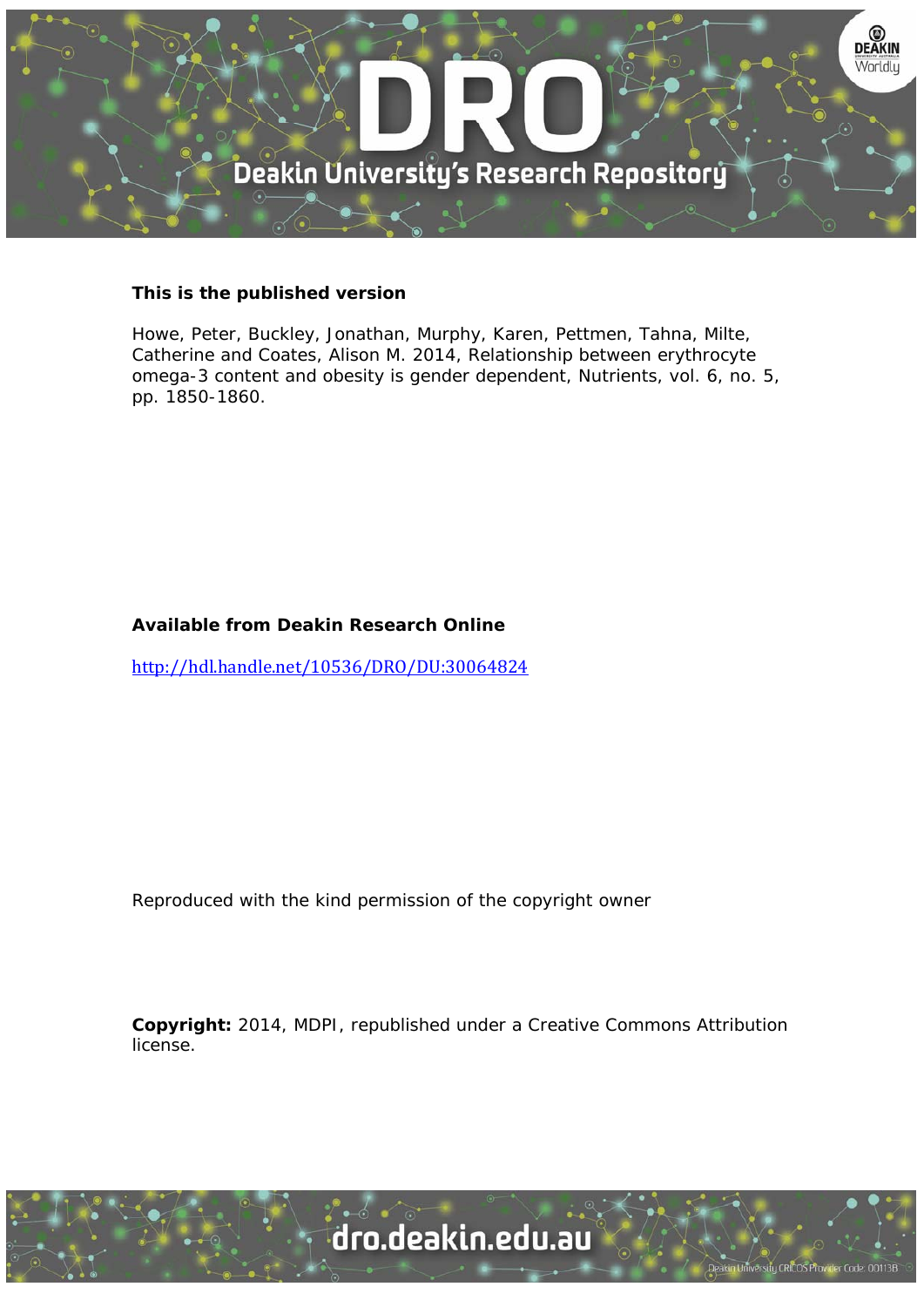

*Article* 

# **Relationship between Erythrocyte Omega-3 Content and Obesity Is Gender Dependent**

Peter R. C. Howe <sup>1,2,</sup>\*, Jonathan D. Buckley <sup>1</sup>, Karen J. Murphy <sup>1</sup>, Tahna Pettman <sup>1</sup>, **Catherine Milte 1 and Alison M. Coates <sup>1</sup>**

- 1 Nutritional Physiology Research Centre, University of South Australia, GPO Box 2471, Adelaide, SA 5001, Australia; E-Mails: Jon.Buckley@unisa.edu.au (J.D.B.); karen.murphy@unisa.edu.au (K.J.M.); tpettman@unimelb.edu.au (T.P.); catherine.milte@deakin.edu.au (C.M.); alison.coates@unisa.edu.au (A.M.C.)
- 2 Clinical Nutrition Research Centre, University of Newcastle, Callaghan, NSW 2308, Australia
- **\*** Author to whom correspondence should be addressed; E-Mail: peter.howe@newcastle.edu.au; Tel.: +61-2-4921-7309.

*Received: 20 March 2014; in revised form: 26 April 2014 / Accepted: 29 April 2014 / Published: 5 May 2014* 

**Abstract:** Epidemiological evidence of an inverse association between consumption of long-chain omega-3 polyunsaturated fatty acids (LC *n*-3 PUFA) and obesity has been conflicting, even though studies in animal models of obesity and limited human trials suggest that LC *n*-3 PUFA consumption may contribute to weight loss. We used baseline data from a convenience sample of 476 adults (291 women, 185 men) participating in clinical trials at our Centre to explore relationships between erythrocyte levels of LC *n*-3 PUFA (a reliable indicator of habitual intake) and measures of adiposity, viz. body mass index (BMI), waist circumference (WC) and body fat (BF) assessed by dual-energy X-ray absorptiometry. Means  $\pm$  SD of assessments were BMI: 34  $\pm$  7 and 31  $\pm$  5 kg/m<sup>2</sup>; WC:  $105 \pm 16$  and  $110 \pm 13$  cm; BF:  $48 \pm 5$  and  $35\% \pm 6\%$  in women and men respectively. Erythrocyte levels of eicosapentaenoic acid (EPA) and docosahexaenoic acid (DHA) were similar in men and women while docosapentaenoic acid (DPA) was higher and EPA + DHA (Omega-3 Index) slightly lower in men than in women. Both DHA and EPA + DHA correlated inversely with BMI, WC and BF in women while DPA correlated inversely with BF in men. Quartile distributions and curvilinear regression of the Omega-3 Index *versus* BMI revealed a steep rise of BMI in the lower range of the Omega-3 Index in women, but no association in men. Thus the results highlight important gender differences in relationships of specific LC *n*-3 PUFA in erythrocytes to markers of adiposity. If these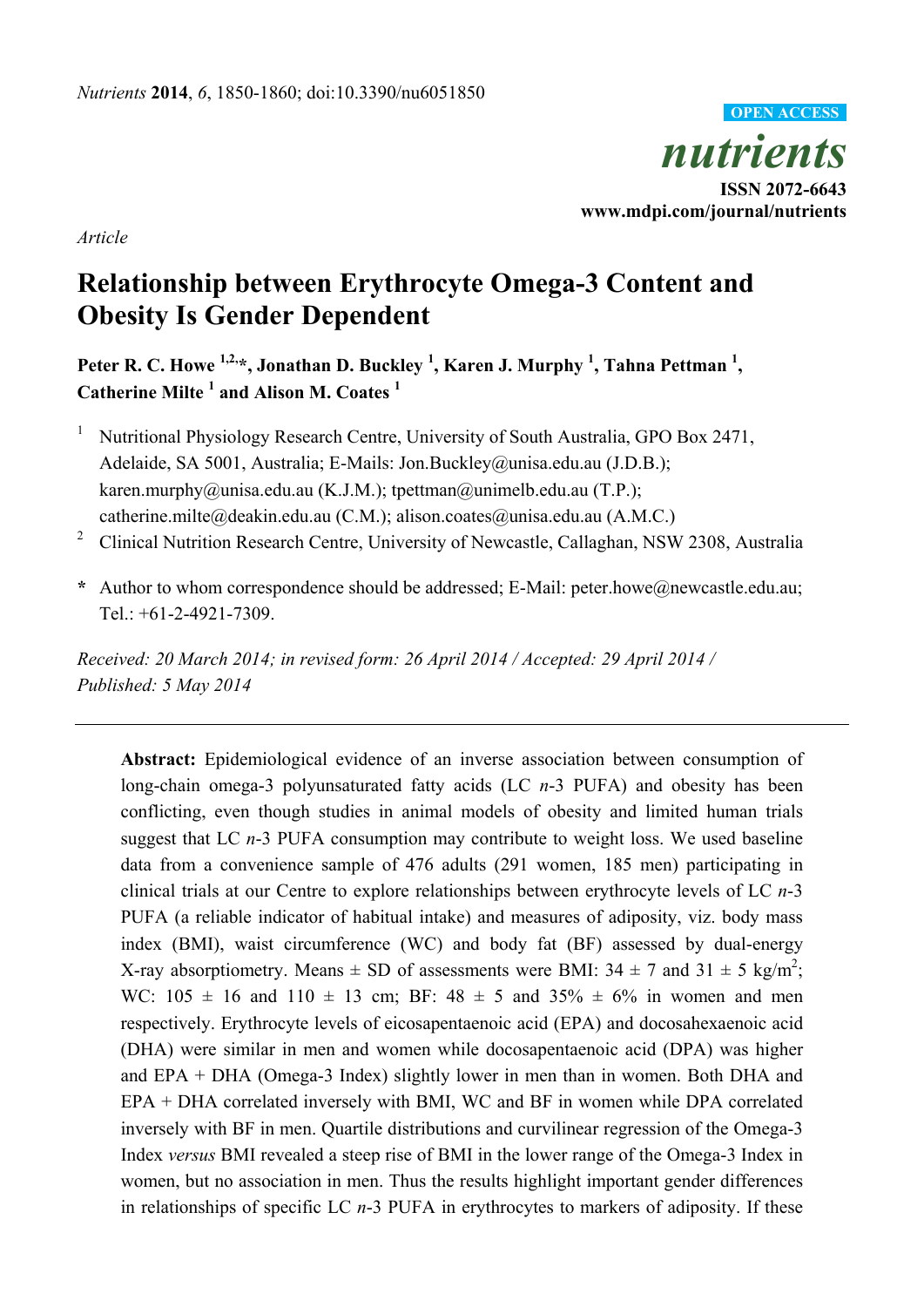reflect causal relationships between LC *n*-3 PUFA consumption and risk of obesity, gender specific targeted interventions should be considered.

**Keywords:** Omega-3 Index; adiposity; fish oil; gender

#### **1. Introduction**

Polyunsaturated fatty acids (PUFA) are known to beneficially influence fat metabolism and there are numerous studies in animal models of obesity showing that consumption of PUFA, particularly the long-chain omega-3 (LC *n*-3) PUFA from marine sources, can increase fat loss and counteract adiposity [1,2]. This has been supported by a limited number of human trials of LC *n*-3 PUFA supplementation [1–3], although epidemiological evidence of an inverse association between consumption of LC *n*-3 PUFA and obesity has been conflicting [4,5].

In the Health Professionals Follow-Up Study, men with high fish consumption were less likely to be overweight than those with low fish consumption and the proportion of overweight volunteers was inversely related to LC *n*-3 PUFA intake [4]. The Nurses' Health Study, on the other hand, found that higher intakes of fish and LC*n*-3 PUFA were associated with a higher prevalence of obesity [5]. While this unexpected effect of fish intake could be accounted for by higher energy intakes, this was not the case for LC *n*-3 PUFA intake. However, both these large studies estimated dietary intakes from semi-quantitative food frequency questionnaires which are limited in their ability to accurately assess intakes of different types of fat, particularly LC *n*-3 PUFA.

An alternative approach to assess relationships between LC *n*-3 PUFA consumption and obesity is to evaluate a surrogate biomarker of LC *n*-3 PUFA intake. Several studies have measured LC *n*-3 PUFA as a percentage of total fatty acids in plasma phospholipids with conflicting outcomes. Three early studies conducted in populations of varying ethnicity in Canada found that plasma phospholipid LC *n*-3 PUFA correlated positively with waist circumference [6–8] whereas more recent studies have reported inverse correlations with measures of adiposity [9–11].

Fatty acid levels in plasma phospholipids reflect consumption of dietary fatty acids over a relatively short period (weeks), whereas erythrocyte levels reflect intake over several months [12,13]. Hence the latter is regarded as the most reliable surrogate marker of habitual dietary intake of LC *n*-3 PUFA. Docosahexaenoic acid (DHA), in particular, is incorporated and retained predominantly inside the plasma membrane for the 4 month life of the erythrocyte [12]. Surprisingly, there is little information on relationships between erythrocyte LC *n*-3 PUFA levels and adiposity, although a recent analysis of a cohort of almost 3000 subjects from the Framingham Heart Study indicated a modest inverse relationship between erythrocyte LC *n*-3 PUFA and waist circumference [14].

As we routinely measure erythrocyte fatty acids in nutritional intervention trials, we have chosen to examine relationships between erythrocyte LC *n*-3 PUFA levels and measures of adiposity in baseline data obtained from a convenience sample of trial participants, most of whom had undergone DEXA assessments of body composition. In particular, we have sought to explore potential gender differences in such relationships.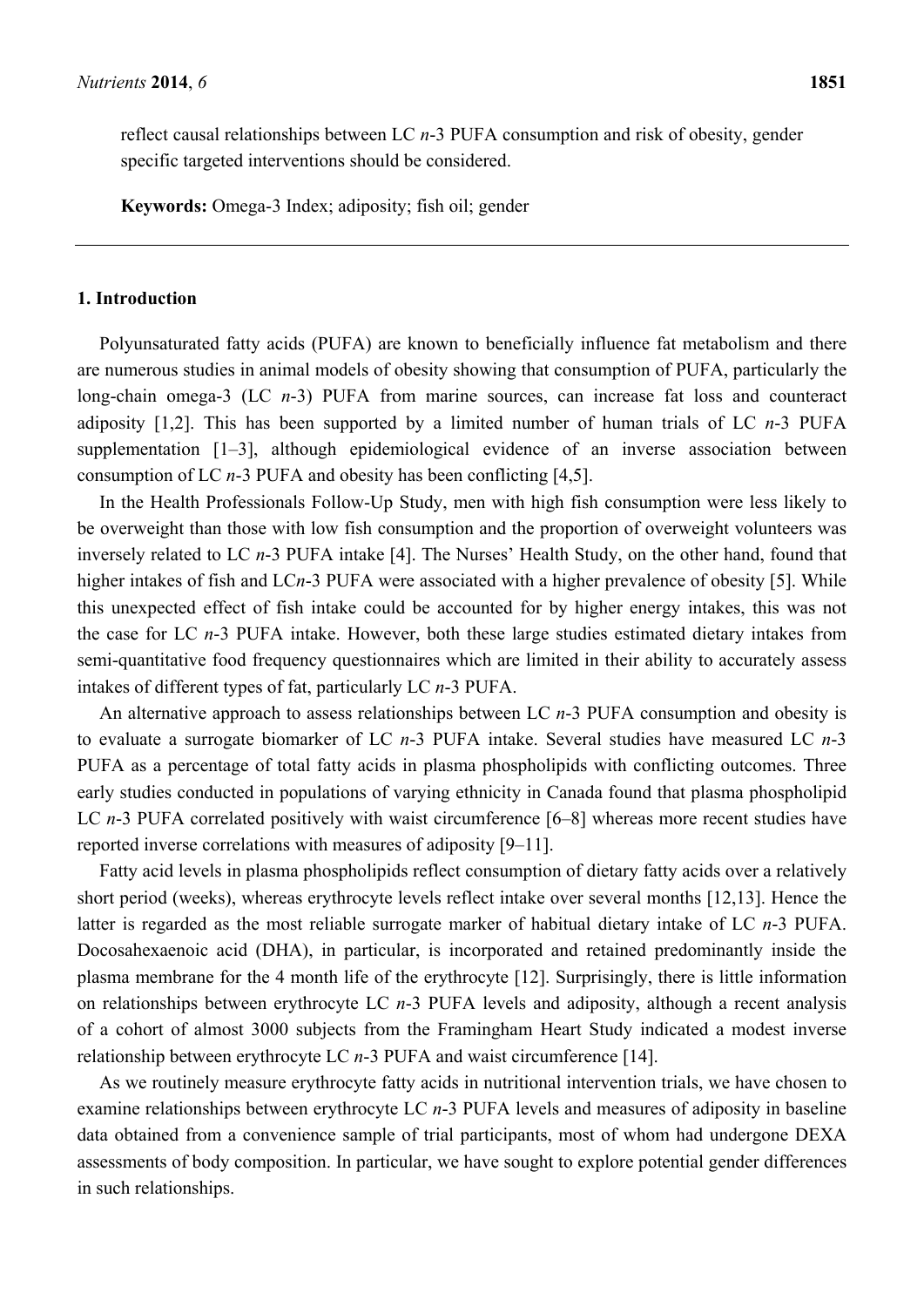#### **2. Methods**

#### *2.1. Participants and Data*

A secondary analysis was undertaken using de-identified pooled data obtained from volunteers who had participated in nutritional intervention trials conducted by the University of South Australia's Nutritional Physiology Research Centre between 2005 and 2009. Five trials were selected in which measures of weight and adiposity, together with analysis of erythrocyte fatty acid levels, had been undertaken at baseline. Each trial had been approved by the University's Human Research Ethics Committee.

Participants were free-living, non-smoking men and women from both metropolitan and regional locations who were predominantly overweight/obese (inclusion criterion for three of the five trials) but otherwise healthy (*i.e.*, without a diagnosed disease condition) and had limited consumption of fish or fish oil (inclusion criterion for four trials). Baseline anthropometric measurements and blood samples for determination of erythrocyte fatty acid profiles were obtained from 476 participants prior to undergoing dietary interventions. Additionally, dual-energy X-ray absorptiometry (DEXA) assessments of body composition were obtained at the same time from 376 of these participants.

#### *2.2. Assessments*

#### 2.2.1. Anthropometric Measurements

Each participant's height and weight were recorded to calculate body mass index (BMI). Height was measured to the nearest 0·1 cm whilst barefoot using a wall-mounted stadiometer (SECA; Vogel & Halke, Hamburg, Germany). Body weight was measured to the nearest 0.1 kg with participants wearing light clothing using a TANITA Ultimate Scale 2000 (Tanita Corporation, Tokyo, Japan). Waist circumference was measured using a metric tape according ISAK international guidelines [15].

#### 2.2.2. Body Composition

Each participant underwent a whole body DEXA scan (Lunar Prodigy, General Electric, Madison, WI, USA) to determine fat mass and lean mass, from which percentage body fat was estimated.

#### 2.2.3. Assessment of Fatty Acid Profiles

Relative proportions of individual fatty acids in erythrocytes were assessed using a procedure adapted from previously published methods [16]. Erythrocytes were isolated within 2 h of collection by centrifugation, washed in isotonic saline and stored at −80 °C. They were subsequently thawed and the lipids were extracted with chloroform and isopropanol (2:1). The organic phase containing the lipid was evaporated to dryness under a stream of  $N_2$  gas. The lipids were then transesterified with acetyl chloride in methanol toluene (4:1,  $v/v$ ) at 100 °C for 1 h. The resultant fatty acid methyl esters were extracted with 10% potassium carbonate. Fatty acid methyl esters were separated and quantified using a Shimadzu 2010 gas chromatograph equipped with a 50 m capillary column (0·32 mm, inner diameter) coated with BPX-70 (0·25 mm film thickness; SGE Analytical Science Pty Ltd., Ringwood,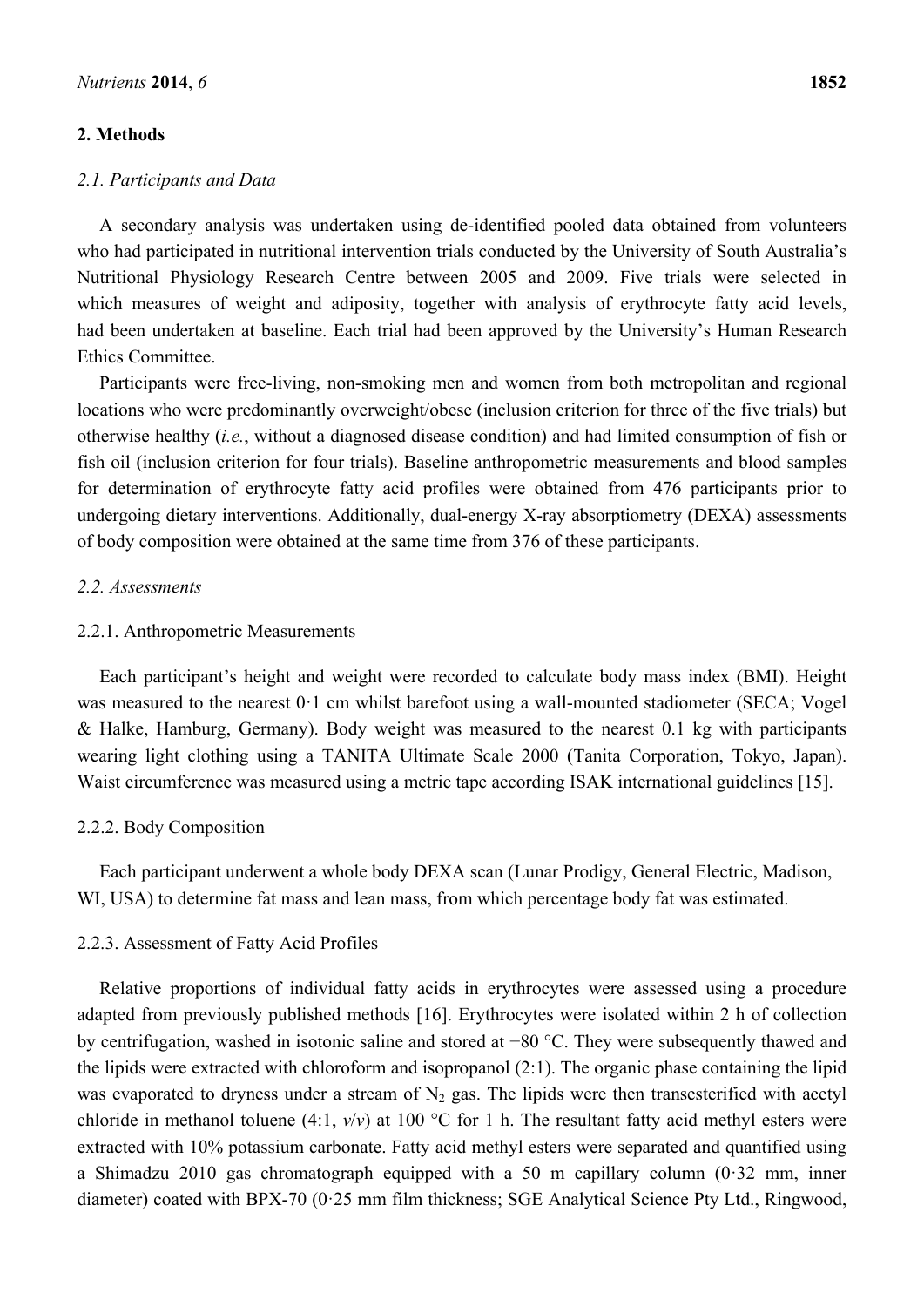VIC, Australia). The injector temperature was set at 250 °C and the detector (flame ionisation) temperature at 260 °C. The initial oven temperature was 130 °C and was programmed to rise to 220 °C at 58 °C/min.  $H_2$  was used as the carrier gas at a velocity of 36.4 cm/s. Fatty acid methyl esters were identified based on the retention time to authentic lipid standards (GLC-463; Nu-Chek Prep, Inc., Elysian, MN, USA).

Erythrocyte contents of eicosapentaenoic acid (EPA), docosapentaenoic acid (DPA) and docosahexanoic acid (DHA) were expressed as percentages of total erythrocyte fatty acids. The Omega-3 Index was calculated as the sum of the EPA and DHA contents.

#### *2.3. Statistical Analysis*

Data were analysed using SPSS for Windows (Version 21.0, 2012) and presented as means  $\pm$  SD (standard deviations). Gender differences in outcome measures were determined by Student's *t*-test; statistical significance was set at  $p < 0.05$ . Relationships between markers of adiposity and erythrocyte fatty acid contents were assessed by correlation analysis and expressed as Pearson correlation coefficients (*r*). A Bonferroni correction was made for comparisons of each adiposity measure with multiple fatty acids whereby statistical significance was set at  $p < 0.01$ . Univariate models were used to test for gender interactions. Quartiles of Omega-3 Index were determined for each gender and mean BMI values for each quartile were compared by ANOVA with statistical significance set at *p* < 0.05.

## **3. Results**

# *3.1. Participant Characteristics*

Participants were middle-aged and predominantly women. Table 1 presents anthropometric and body compositional assessments for each gender. Due to the selection of overweight/obese adults for the majority of clinical trials, average values of BMI fell within obese classifications for men and women, although there was a wide range  $(18-59 \text{ kg/m}^2)$ .

|                            | <b>Males</b>           | <b>Females</b>         |  |
|----------------------------|------------------------|------------------------|--|
| Age (year)                 | $45.6 \pm 11.6$ (185)  | $47.5 \pm 12.3$ (291)  |  |
| Weight (kg)                | $99.4 \pm 17.3$ (185)  | $91.3 \pm 19.9$ (291)  |  |
| Height $(m)$               | $177.7 \pm 7.0$ (185)  | $163.6 \pm 6.8$ (291)  |  |
| Body mass index $(kg/m2)$  | $31.4 \pm 5.0$ (185)   | $34.0 \pm 6.8$ (291)   |  |
| Waist circumference (cm)   | $110.0 \pm 13.3$ (133) | $105.3 \pm 16.1$ (244) |  |
| Fat mass (% of total mass) | $34.5 \pm 6.3$ (133)   | $48.2 \pm 5.2$ (243)   |  |

|  |  |  | Table 1. Participant characteristics *. |
|--|--|--|-----------------------------------------|
|--|--|--|-----------------------------------------|

\* Data are presented as mean ± standard deviation (number of observations provided in brackets).

#### *3.2. Erythrocyte Fatty Acids*

Table 2 shows mean values of erythrocyte fatty acid levels for each gender. Men had significantly higher erythrocyte DPA while the Omega-3 Index (EPA + DHA) was significantly higher in women.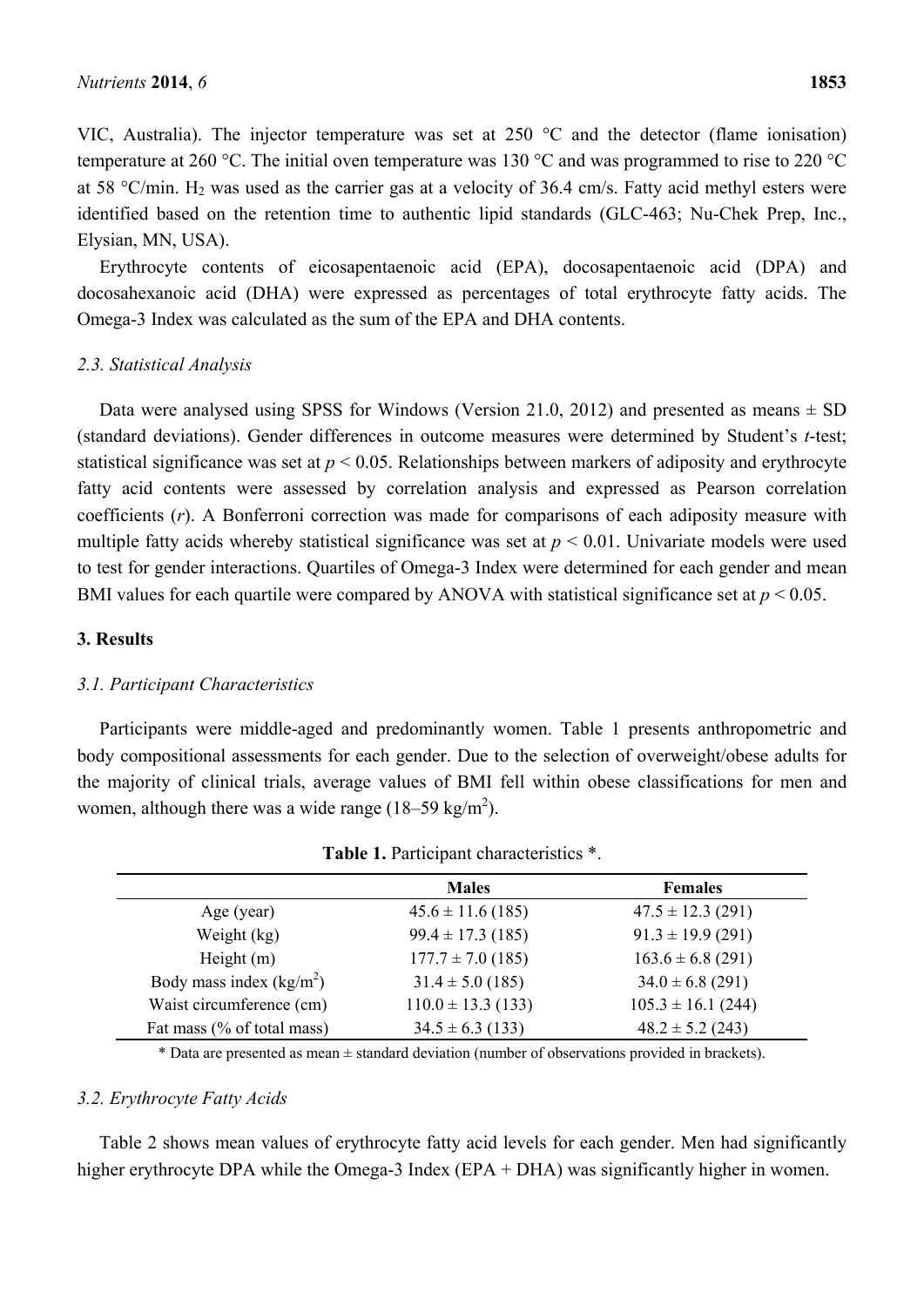|                 | <b>Males</b> (185) | Females (282)   |
|-----------------|--------------------|-----------------|
| EPA             | $0.85 \pm 0.35$    | $0.91 \pm 0.42$ |
| $DPA$ **        | $2.47 \pm 0.37$    | $2.32 \pm 0.36$ |
| <b>DHA</b>      | $4.25 \pm 0.95$    | $4.42 \pm 1.02$ |
| Omega-3 Index * | $5.10 \pm 1.18$    | $5.33 \pm 1.33$ |

**Table 2.** Erythrocyte fatty acids (% of total; mean  $\pm$  SD).

Significant gender difference:  $* p < 0.05$ ;  $** p < 0.0001$ .

Table 3 summarises the linear correlation analysis of relationships between erythrocyte fatty acids and measures of adiposity. Pearson correlation coefficients (r) are presented for all participants and for men and women separately. There were strong inverse correlations in the whole dataset between DHA, DPA and the Omega-3 Index and measures of adiposity. DHA and the Omega-3 Index were associated with BMI and waist circumference, whereas DPA predicted body fat. However, the apparent influence of the Omega-3 Index can be attributed to DHA alone as EPA was weakly associated with waist circumference only.

|                  | <b>Body mass index</b> | <b>Waist circumference</b> | <b>Body Fat</b> |
|------------------|------------------------|----------------------------|-----------------|
|                  | (kg/m <sup>2</sup> )   | (cm)                       | $(\%)$          |
| N (all subjects) | 476                    | 377                        | 376             |
| EPA              | $-0.016$               | $-0.143*$                  | $-0.054$        |
| <b>DPA</b>       | $-0.073$               | $-0.116$                   | $-0.264$ ***    |
| <b>DHA</b>       | $-0.191$ ***           | $-0.298$ ***               | $-0.117$        |
| Omega-3 Index    | $-0.154**$             | $-0.275$ ***               | $-0.108$        |
| $N$ (males only) | 185                    | 133                        | 133             |
| EPA              | 0.087                  | $-0.062$                   | $-0.147$        |
| <b>DPA</b>       | $-0.016$               | $-0.201$                   | $-0.228*$       |
| <b>DHA</b>       | $-0.077$               | $-0.144$                   | $-0.185$        |
| Omega-3 Index    | $-0.037$               | $-0.133$                   | $-0.192$        |
| N (females only) | 291                    | 244                        | 243             |
| EPA              | 0.080                  | $-0.164*$                  | $-0.172 *$      |
| <b>DPA</b>       | $-0.047$               | $-0.125$                   | $-0.143$        |
| <b>DHA</b>       | $-0.276**$             | $-0.353$ ***               | $-0.329**$      |
| Omega-3 Index    | $-0.236**$             | $-0.322$ ***               | $-0.306**$      |

**Table 3.** Correlations between erythrocyte fatty acids and adiposity measures.

Values are Pearson *r*. Significant correlations: \*  $p < 0.01$ , \*\*  $p < 0.001$ , \*\*\*  $p < 0.0001$ .

Univariate analysis confirmed that there were significant gender interactions in the relationships between Omega-3 Index and BMI ( $p = 0.015$ ) and Omega-3 Index and waist circumference ( $p = 0.028$ ) but not between Omega-3 index and % body fat. Hence it was appropriate to split the data by gender, although gender differences in correlations with % body fat should be interpreted with caution. Erythrocyte DPA was the only significant correlate of adiposity in men; higher DPA predicted a lower percentage body fat. However, DPA was not a significant predictor in women. On the other hand, there were strong inverse correlations between all three markers of adiposity and DHA and consequently the Omega-3 Index in women.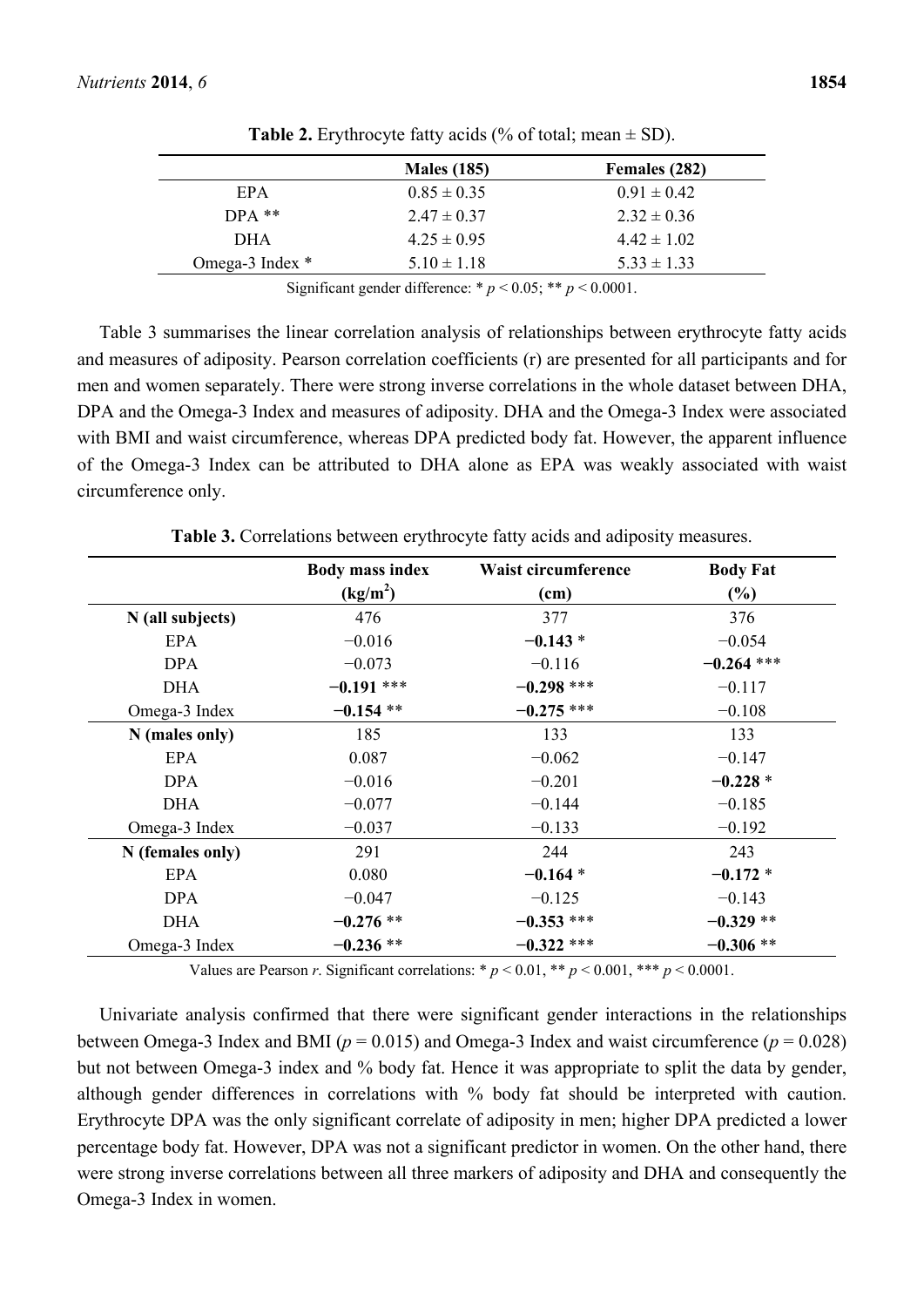#### *3.3. Associations between the Omega-3 Index and BMI*

BMI is the most widely used measure of obesity and the Omega-3 Index is the most widely accepted marker of habitual intake of LC *n*-3 PUFA. Hence it was of interest to further illustrate the relationship between these measures. Figure 1 shows the mean values for BMI in each quartile of the Omega-3 Index for each gender. The lack of a significant relationship in men was apparent. It was also apparent that the relationship between the Omega-3 Index and BMI in women was not linear. BMI values appeared to rise steeply in the lower quartiles of the Omega-3 Index. There were highly significant differences between mean BMI in the lowest quartile and mean BMI in the two highest quartiles of the Omega-3 Index in women.





Curvilinear analysis confirmed the skewness of the relationship between Omega-3 Index and BMI in women (Figure 2). A sigmoidal curve gave the most significant fit ( $r^2 = 0.078$ ,  $p < 0.001$ ) and suggested a possible threshold for the Omega-3 Index around 6%, below which BMI tends to rise steeply. There was no such relationship for men ( $r^2 = 0.006$ ,  $p = 0.74$ ).

## **4. Discussion**

The results of this study confirm previous indications of an inverse relationship between LC *n*-3 PUFA levels in erythrocytes and adiposity in humans [14]. Moreover, they extend previous research by revealing a primary role for DHA in this relationship. Most importantly, however, they highlight a striking gender difference, whereby the association of DHA with lower adiposity was evident in women only; men, on the other hand, tended to show an inverse association between erythrocyte DPA and adiposity. It was also apparent that erythrocyte EPA had little relationship with adiposity.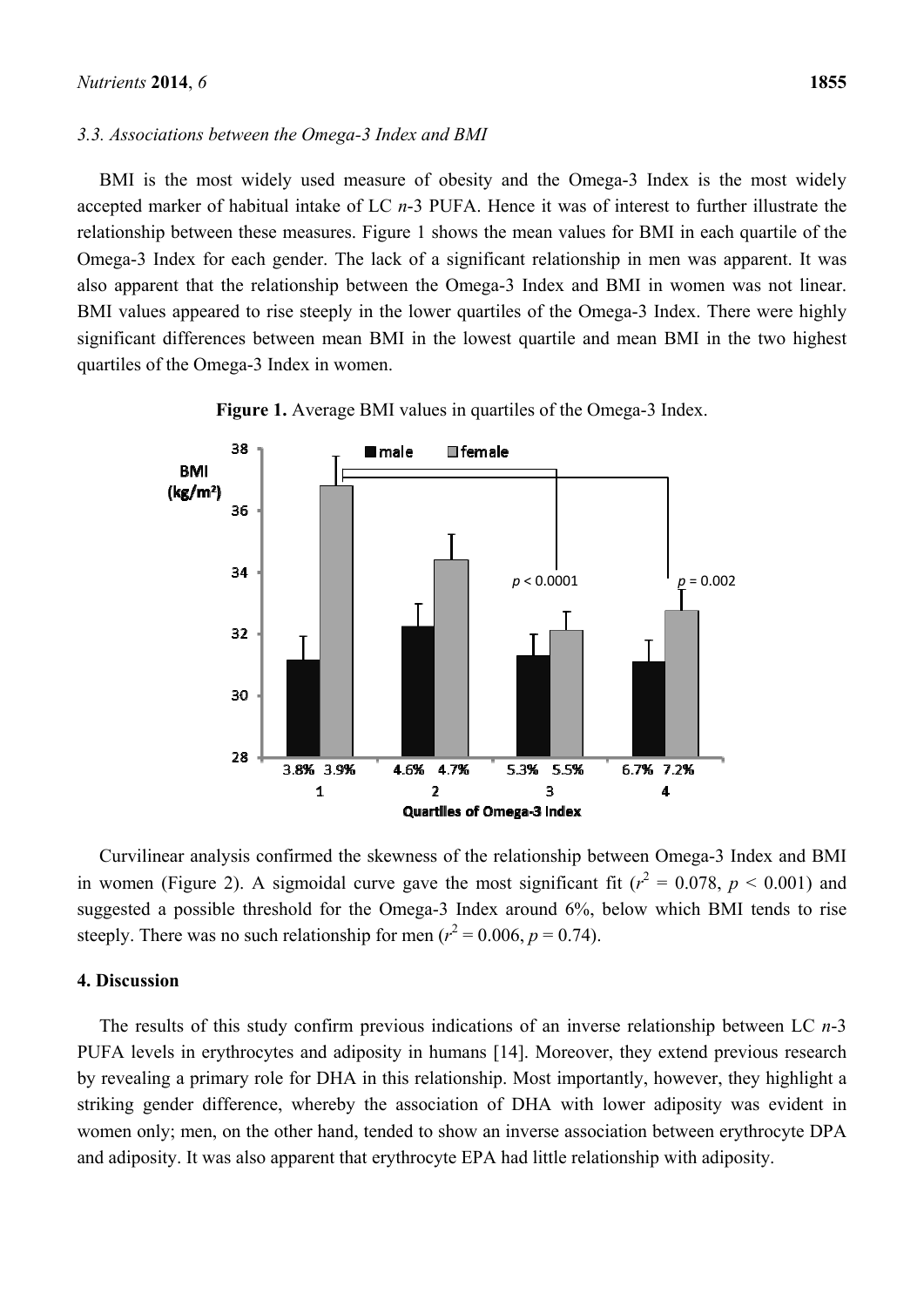

**Figure 2.** Sigmoidal relationship between BMI and the Omega-3 Index in women.

Recognising that erythrocyte levels reflect habitual intakes of LC *n*-3 PUFA, it is tempting to speculate that increased consumption of DHA-rich fish or fish oil may help to counteract obesity. However, the correlations derived from our cross-sectional analysis cannot imply causation. One could equally argue that being obese inclines individuals to include less fish or fish oil in their diet. Alternatively, lower intakes of fish or fish oil and a predisposition to adiposity may both be secondary to another independent factor, e.g., poor quality diet. The influence of independent factors may also account for previous anomalies in reported relationships of LC *n*-3 PUFA intake with adiposity. For example, the observation that larger waist circumferences were associated with higher plasma phospholipid LC *n*-3 PUFA levels in Canadian Inuits and Cree Indians may have been attributable to other aspects of diet in these populations, notwithstanding their habitually high intakes of LC *n*-3 PUFA [6–8].

However, preclinical research in animal models of obesity and limited data from human intervention trials suggests that LC *n*-3 PUFA consumption is causally related to adiposity. LC *n*-3 PUFA can suppress fat synthesis and increase metabolism in adipose tissue via multiple mechanisms involving altered expression of transcription factors, viz. SREBP-1 and PPARs [17]. *In-vitro* studies with lipid droplets specifically implicate DHA in these mechanisms [18]. Coincidentally, DHA was the predominant LC *n*-3 PUFA consumed in a small number of human intervention trials which reported weight loss or fat loss following supplementation [3,19,20]. Hence the highly significant inverse correlations between erythrocyte DHA and diverse measures of adiposity observed in the present study suggest that increasing DHA intake may help to reduce the incidence of adiposity ( $r = 0.353$  indicates that erythrocyte DHA levels account for 12.5% of the variance of waist circumference in women).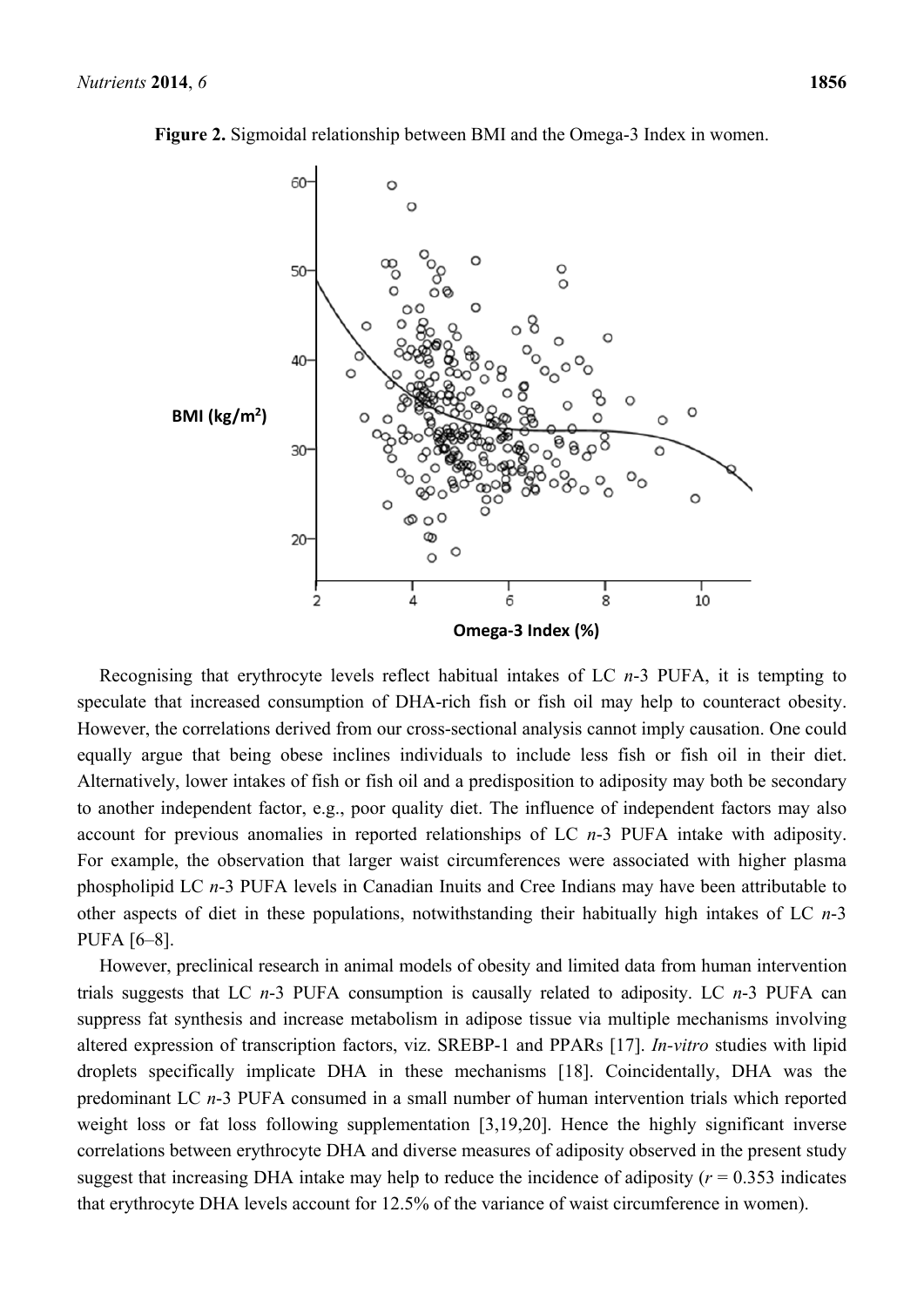The limitation of this association to women is noteworthy, particularly considering that there was no significant difference between men and women in the mean erythrocyte DHA level. Interestingly, Decsi and Kennedy [21] reported that plasma phospholipid DHA levels for almost 3000 participants in the EPIC study were approximately 10% higher in women than men, an effect that they attributed to enhanced conversion of α-linolenic acid through to DHA in women. However, no differences were reported for DPA. The 6% higher erythrocyte DPA level for men in the present study appears to be a unique observation but would be consistent with the hypothesis of limited conversion of DPA to DHA in men relative to women. It is of interest, therefore, that DPA was a significant predictor of body fat in men, whereas DHA was the predominant predictor of all measures of adiposity in women. Garg and colleagues recently reported that DHA supplementation was effective in reducing platelet aggregation in women, whereas EPA supplementation reduced platelet aggregation in men [22]. Clearly there is a need to further characterise gender differences in LC *n*-3 PUFA and their respective functions. A useful starting point would be large epidemiological studies such as EPIC and the Framingham Heart Study, where blood samples have been routinely analysed for LC *n*-3 PUFA contents.

There is increasing recognition of the limitations of dietary intake assessment tools to estimate LC *n*-3 PUFA intake and increasing acknowledgement of the need for reliable blood biomarkers of an individual's LC *n*-3 PUFA status. Unfortunately the use of different biomarkers can lead to different interpretations. Thus the relatively simple measure of LC *n*-3 PUFA in whole plasma is at best a reflection of recent consumption, whereas assessment in a plasma phospholipid fraction reflects both consumption and incorporation of LC *n*-3 PUFA in a stable pool over a period of weeks. However, the "gold standard" biomarker for habitual LC *n*-3 PUFA consumption is their relative content in erythrocytes, reflecting, as stated earlier, their uptake and retention in the erythrocyte pool over several months [12,13]. It is unfortunate that a number of important epidemiological studies have chosen to use plasma phospholipid determinations when there is increasing recognition of the superiority of erythrocyte fatty acid determinations. Indeed the Omega-3 Index, *i.e.*, the sum of EPA and DHA in erythrocytes, has been widely promoted as both a biomarker of LC *n*-3 PUFA consumption/status and a risk factor for cardiovascular disease [23] and serves as a useful standard for comparison across populations. Hence, we quantified relationships between the Omega-3 Index and measures of adiposity in the present study, even though it was evident that erythrocyte DHA alone was a stronger predictor of adiposity than the combination of EPA + DHA.

Whilst there was no apparent relationship between the Omega-3 Index and measures of adiposity in men, examination of quartiles of the Omega-3 Index in women revealed a non-linear relationship with BMI (Figure 1), wherein BMI was similar in the two highest quartiles but rose sharply in the lower quartiles. This was even more evident when curvilinear relationships were tested. The best fit (shown in Figure 2) was a sigmoidal curve, indicating a plateau effect within an approximate range of 5%–9%, below which BMI appeared to increase exponentially. Bearing in mind that the Omega-3 Index predicts greater risk of cardiovascular disease below 4% and lesser risk above 8%, it appears that extremes of the Omega-3 Index may also be associated with other risk factors, including adiposity and depression [24,25].

BMI is a relatively crude measure of obesity; gender differences may reflect differences between men and women in the relative contribution of fat and lean mass to BMI. However, significant curvilinear relationships were found in women between the Omega-3 Index and both % body fat and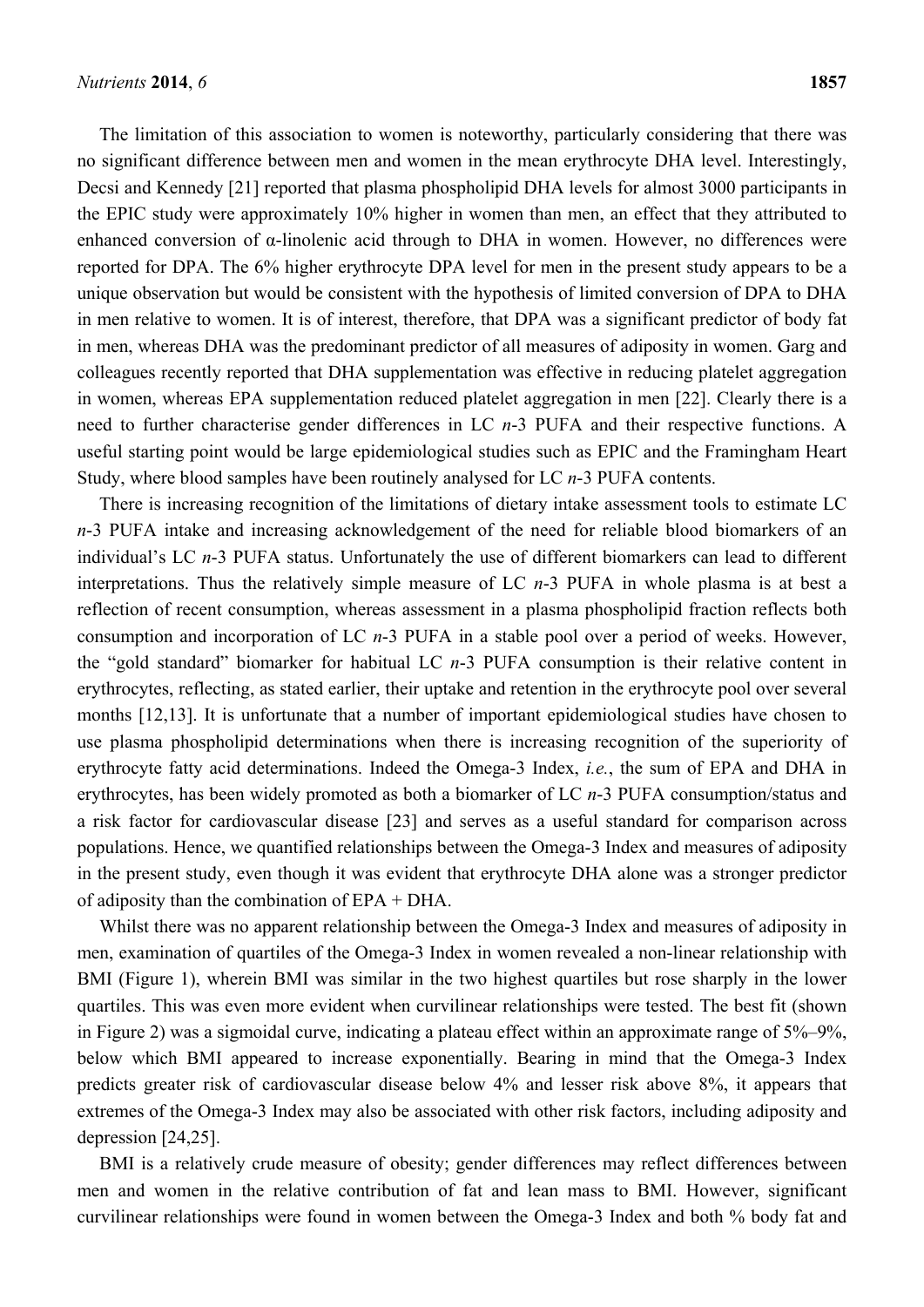waist circumference as well as BMI, strengthening the argument that omega-3 intake is inversely related to adiposity in women.

In conclusion, the outcomes of this cross-sectional analysis of erythrocyte LC *n*-3 PUFA content and measures of adiposity in a convenience sample of Australian adults are consistent with other evidence suggesting an inverse relationship between LC *n*-3 PUFA intakes and obesity. In particular, DHA intake was a negative predictor of BMI, waist circumference and body fat content in women, whereas DPA was a weaker negative predictor of body fat content in men. Analysis of the Omega-3 Index indicates that women in the lower range of the Index may have increased risk of obesity. These data warrant further confirmation in larger studies where potential gender-specific effects of individual LC *n*-3 PUFA are also taken into account.

#### **Acknowledgments**

Nil.

## **Author Contributions**

PRCH, AMC and JDB initiated and designed this secondary analysis while KJM, TP and CM were largely responsible for data collection in the contributory intervention trials. AMC undertook the data analysis and PRCH drafted the manuscript. All authors contributed to and approved the final version.

## **Abbreviations**

BMI, body mass index; WC, waist circumference; BF, body fat; LC *n*-3 PUFA, long-chain omega-3 polyunsaturated fatty acids; EPA, eicosapentaenoic acid; DPA, docosapentaenoic acid; DHA, docosahexaenoic acid.

# **Conflicts of Interest**

The authors declare no conflict of interest.

# **References**

- 1. Buckley, J.D.; Howe, P.R.C. Anti-obesity effects of long-chain omega-3 polyunsaturated fatty acids. *Obes. Rev.* **2009**, *10*, 648–659.
- 2. Buckley, J.D.; Howe, P.R.C. Long-chain omega-3 polyunsaturated fatty acids may be beneficial for reducing obesity-a review. *Nutrients* **2010**, *2*, 1212–1230.
- 3. Munro, I.A.; Garg, M.L. Prior supplementation with long chain omega-3 polyunsaturated fatty acids promotes weight loss in obese adults: A double-blinded randomised controlled trial. *Food Funct.* **2013**, *4*, 650–658.
- 4. He, K.; Rimm, E.; Merchant, A.; Rosner, B.; Stampfer, M.; Willett, W.; Ascherio, A. Fish consumption and risk of stroke in men. *J. Am. Med. Assoc.* **2002**, *288*, 3130–3136.
- 5. Iso, H.; Rexrode, K.M.; Stampfer, M.J.; Manson, J.E.; Colditz, G.A.; Speizer, F.E.; Hennekens, C.H.; Willett, W.C. Intake of fish and omega-3 fatty acids and risk of stroke in women. *J. Am. Med. Assoc.* **2001**, *285*, 304–312.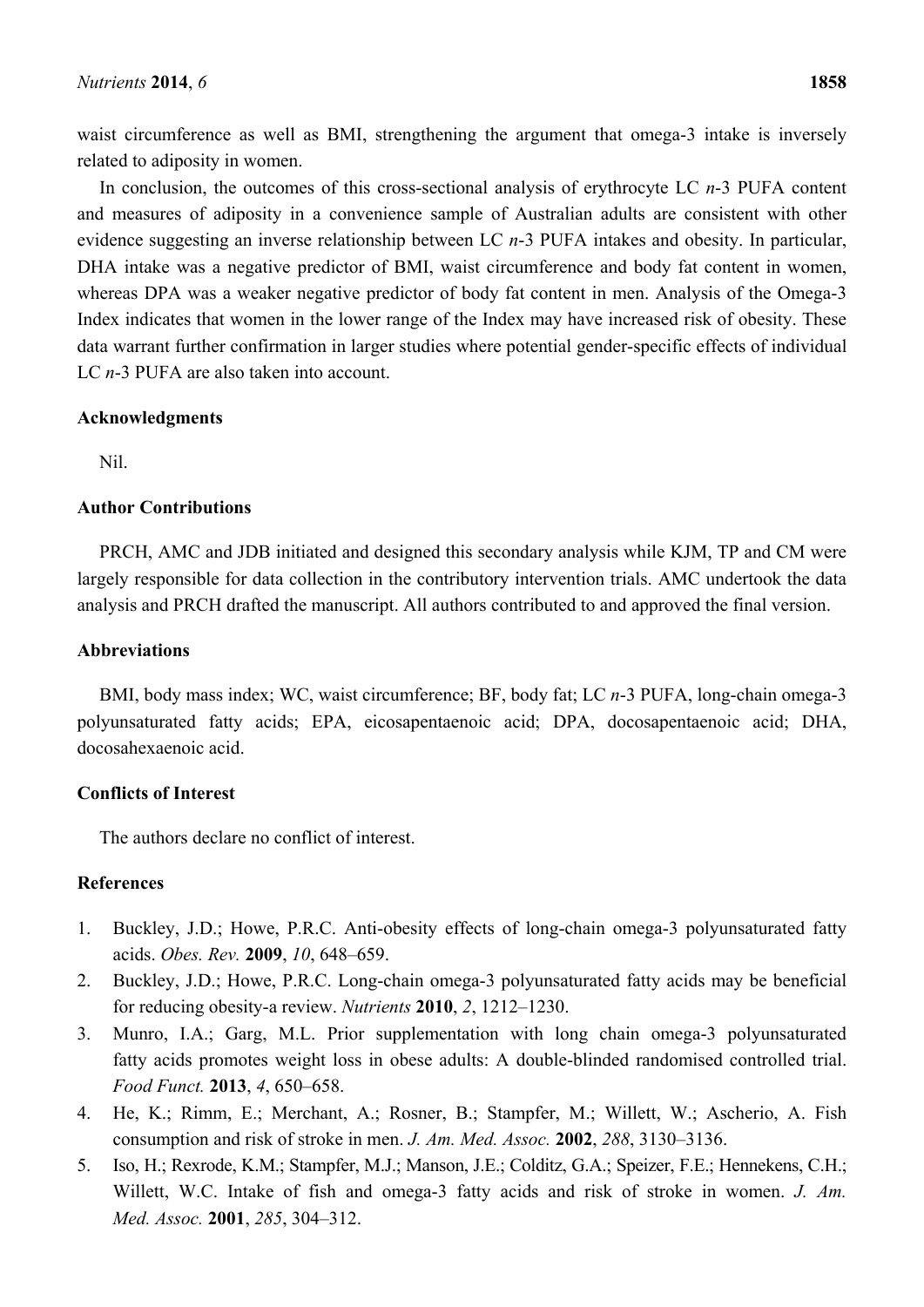- 6. Dewailly, E.; Blanchet, C.; Gingras, S.; Lemieux, S.; Holub, B.J. Cardiovascular disease risk factors and *n*-3 fatty acid status in the adult population of James Bay Cree. *Am. J. Clin. Nutr.* **2002**, *76*, 85–92.
- 7. Dewailly, E.E.; Blanchet, C.; Gingras, S.; Lemieux, S.; Sauve, L.; Bergeron, J.; Holub, B.J. Relations between *n*-3 fatty acid status and cardiovascular disease risk factors among Quebecers. *Am. J. Clin. Nutr.* **2001**, *74*, 603–611.
- 8. Dewailly, E.; Blanchet, C.; Lemieux, S.; Sauve, L.; Gingras, S.; Ayotte, P.; Holub, B.J. *n*-3 Fatty acids and cardiovascular disease risk factors among the Inuit of Nunavik. *Am. J. Clin. Nutr.* **2001**, *74*, 464–473.
- 9. Micallef, M.; Munro, I.; Phang, M.; Garg, M. Plasma *n*-3 Polyunsaturated fatty acids are negatively associated with obesity. *Br. J. Nutr.* **2009**, *102*, 1370–1374.
- 10. Klein-Platat, C.; Drai, J.; Oujaa, M.; Schlienger, J.L.; Simon, C. Plasma fatty acid composition is associated with the metabolic syndrome and low-grade inflammation in overweight adolescents. *Am. J. Clin. Nutr.* **2005**, *82*, 1178–1184.
- 11. Karlsson, M.; Marild, S.; Brandberg, J.; Lonn, L.; Friberg, P.; Strandvik, B. Serum phospholipid fatty acids, adipose tissue, and metabolic markers in obese adolescents. *Obesity* **2006**, *14*, 1931–1939.
- 12. Brown, A.; Pang, E.; Roberts, D. Persistent changes in the fatty acid composition of erythrocyte membranes after moderate intake of *n*-3 polyunsaturated fatty acids: Study design implications. *Am. J. Clin. Nutr.* **1991**, *54*, 668–673.
- 13. Katan, M.; Deslypere, J.; van Birgelen, A.; Penders, M.; Zegwaard, M. Kinetics of the incorporation of dietary fatty acids into serum cholesteryl esters, erythrocyte membranes, and adipose tissue: An 18-month controlled study. *J. Lipid Res.* **1997**, *38*, 2012–2022.
- 14. Harris, W.S.; Pottala, J.V.; Lacey, S.M.; Vasan, R.S.; Larson, M.G.; Robins, S.J. Clinical correlates and heritability of erythrocyte eicosapentaenoic and docosahexaenoic acid content in the Framingham Heart Study. *Atherosclerosis* **2012**, *225*, 425–431.
- 15. Norton, K.I.; Olds, T.S. *Anthropometrica*; New South Wales Press: Sydney, Australia, 1996.
- 16. Milte, C.M.; Sinn, N.; Street, S.J.; Buckley, J.D.; Coates, A.M.; Howe, P.R. Erythrocyte polyunsaturated fatty acid status, memory, cognition and mood in older adults with mild cognitive impairment and healthy controls. *Prostaglandins Leukot. Essent. Fat. Acids* **2011**, *84*, 153–161.
- 17. Poudyal, H.; Panchal, S.K.; Diwan, V.; Brown, L. Omega-3 fatty acids and metabolic syndrome: Effects and emerging mechanisms of action. *Prog. Lipid Res.* **2011**, *50*, 372–387.
- 18. Barber, E.; Sinclair, A.J.; Cameron-Smith, D. Comparative actions of omega-3 fatty acids on *in-vitro* lipid droplet formation. *Prostaglandins Leukot. Essent. Fat. Acids* **2013**, *89*, 359–366.
- 19. Groh-Wargo, S.; Jacobs, J.; Auestad, N.; O'Connor, D.L.; Moore, J.J.; Lerner, E. Body composition in preterm infants who are fed long-chain polyunsaturated fatty acids: A prospective, randomized, controlled trial. *Pediatr. Res.* **2005**, *57*, 712–718.
- 20. Hill, A.; Buckley, J.; Murphy, K.; Howe, P. Combining fish oil supplementation with regular aerobic exercise improves body composition and cardiovascular risk factors. *Am. J. Clin. Nutr.* **2007**, *85*, 1267–1274.
- 21. Decsi, T.; Kennedy, K. Sex-specific differences in essential fatty acid metabolism. *Am. J. Clin. Nutr.* **2011**, *94*, 1914S–1919S.